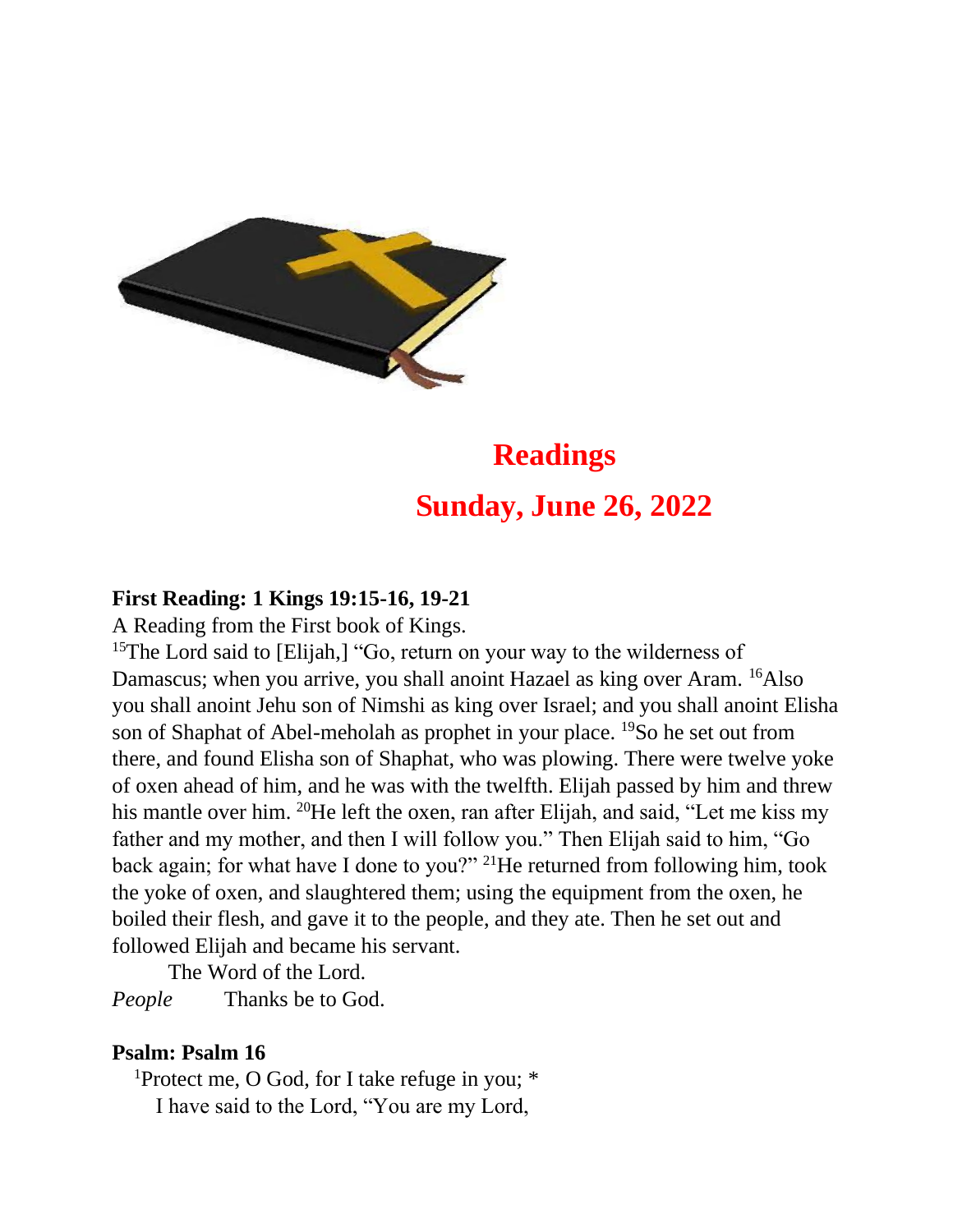my good above all other."

<sup>2</sup>All my delight is upon the godly that are in the land,  $*$ upon those who are noble among the people.  $3$ But those who run after other gods  $*$ shall have their troubles multiplied. <sup>4</sup>Their libations of blood I will not offer,  $*$ nor take the names of their gods upon my lips. <sup>5</sup>O Lord, you are my portion and my cup; \* it is you who uphold my lot. <sup>6</sup>My boundaries enclose a pleasant land; \* indeed, I have a goodly heritage.  $7$ I will bless the Lord who gives me counsel;  $*$ my heart teaches me, night after night. <sup>8</sup>I have set the Lord always before me; \* because he is at my right hand, I shall not fall. <sup>9</sup>My heart, therefore, is glad, and my spirit rejoices; \* my body also shall rest in hope. <sup>10</sup>For you will not abandon me to the grave,  $*$ nor let your holy one see the Pit.  $11$ You will show me the path of life;  $*$ in your presence there is fullness of joy, and in your right hand are pleasures for evermore.

## **Second Reading: Galatians 5:1, 13-25**

A Reading from Paul's letter to the Church in Galatia.

<sup>1</sup>For freedom Christ has set us free. Stand firm, therefore, and do not submit again to a yoke of slavery.

 $13$ For you were called to freedom, brothers, and sisters; only do not use your freedom as an opportunity for self-indulgence, but through love become slaves to one another. <sup>14</sup>For the whole law is summed up in a single commandment, "You shall love your neighbor as yourself." <sup>15</sup>If, however, you bite and devour one another, take care that you are not consumed by one another.

<sup>16</sup>Live by the Spirit, I say, and do not gratify the desires of the flesh. <sup>17</sup>For what the flesh desires is opposed to the Spirit, and what the Spirit desires is opposed to the flesh; for these are opposed to each other, to prevent you from doing what you want. <sup>18</sup>But if you are led by the Spirit, you are not subject to the law. <sup>19</sup>Now the works of the flesh are obvious: fornication, impurity, licentiousness, <sup>20</sup>idolatry,